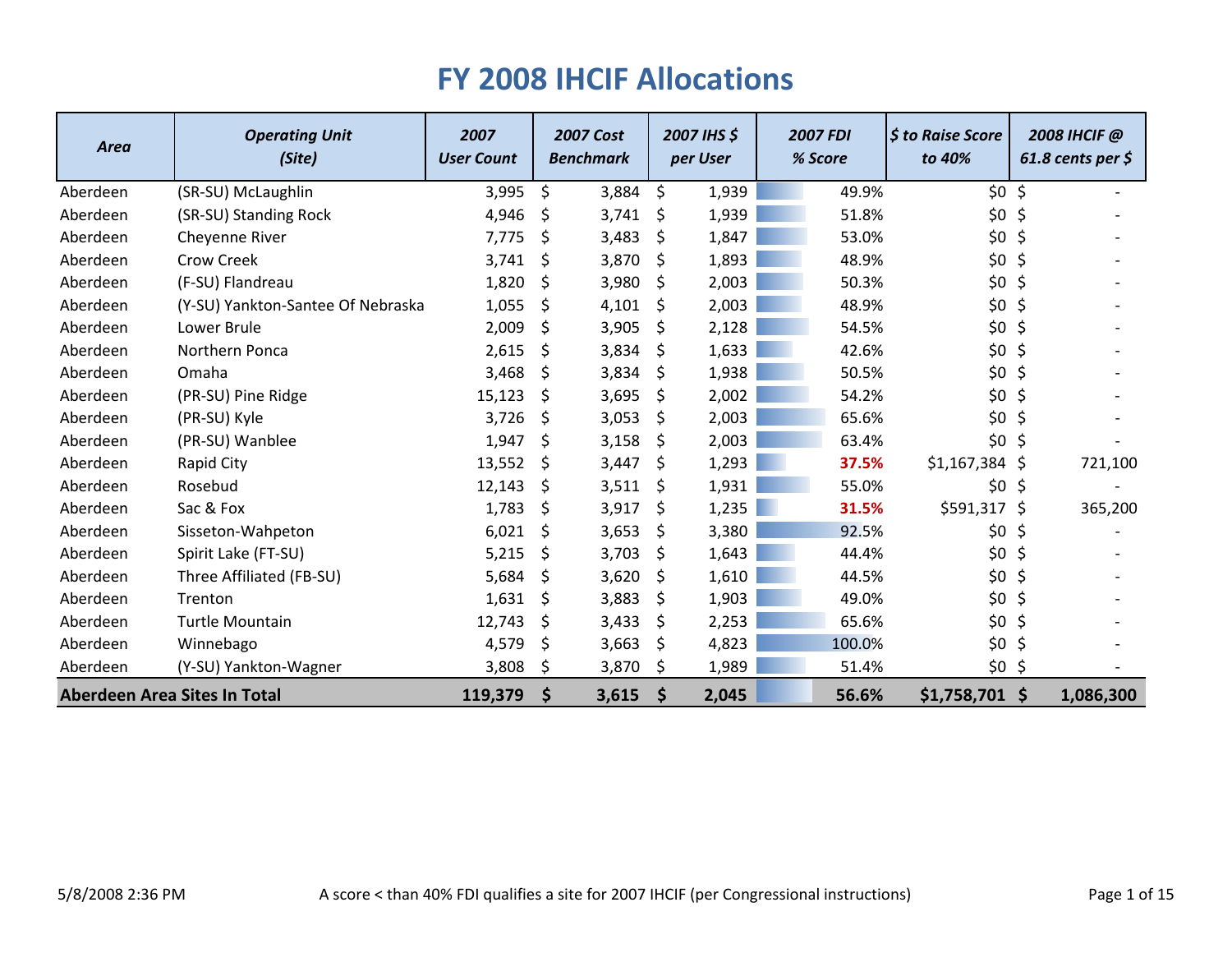| <b>Area</b>                | <b>Operating Unit</b><br>(Site)       | 2007<br><b>User Count</b> |              | <b>2007 Cost</b><br><b>Benchmark</b> |              | 2007 IHS \$<br>per User | <b>2007 FDI</b><br>% Score | <b>S</b> to Raise Score<br>to 40% |         | 2008 IHCIF @<br>61.8 cents per $\zeta$ |
|----------------------------|---------------------------------------|---------------------------|--------------|--------------------------------------|--------------|-------------------------|----------------------------|-----------------------------------|---------|----------------------------------------|
| Alaska                     | Aleutian Pribilof Islands Association | 1,251                     | \$           | 4,693                                | \$           | 4,154                   | 88.5%                      | \$0                               | $\zeta$ |                                        |
| Alaska                     | Arctic Slope Native Assn.             | 4,325                     | \$           | 4,771                                | \$           | 3,496                   | 73.3%                      | \$0\$                             | \$      |                                        |
| Alaska                     | Bristol Bay Area Health               | 5,884                     | -S           | 4,438                                | -S           | 4,297                   | 96.8%                      | \$0                               | \$      |                                        |
| Alaska                     | Chugachmiut Tribe                     | 1,688                     | <sup>S</sup> | 4,693                                | <sup>S</sup> | 3,481                   | 74.2%                      | \$0                               | \$      |                                        |
| Alaska                     | <b>Copper River Native Associaton</b> | 635                       | \$           | 4,688                                | <sub>S</sub> | 5,258                   | 100.0%                     | \$0\$                             | \$      |                                        |
| Alaska                     | Eastern Aleutian Tribe                | 1,094                     | <sub>S</sub> | 4,852                                | <sub>S</sub> | 4,149                   | 85.5%                      | \$0                               | \$      |                                        |
| Alaska                     | Kenaitze Indian Tribe                 | 2,759                     | \$           | 4,094                                | Ŝ.           | 1,836                   | 44.8%                      | \$0                               | \$      |                                        |
| Alaska                     | Ketchikan Indian Corporation          | 2,797                     | -S           | 4,603                                | <sub>S</sub> | 2,551                   | 55.4%                      | \$0                               | \$      |                                        |
| Alaska                     | Kodiak                                | 2,265                     | S.           | 4,617                                | Ŝ            | 3,311                   | 71.7%                      | \$0                               | \$      |                                        |
| Alaska                     | Maniilag                              | 7,630                     | -Ś           | 4,262                                | <sub>S</sub> | 4,446                   | 100.0%                     | \$0                               | \$      |                                        |
| Alaska                     | Metlakatla Indian Tribe               | 1,442                     | S.           | 4,824                                | <sub>S</sub> | 4,081                   | 84.6%                      | \$0                               | \$      |                                        |
| Alaska                     | Misc. Anchorage Tribes                | 552                       | \$           | 4,170                                | Ŝ.           | 4,182                   | 100.0%                     | \$0                               | \$      |                                        |
| Alaska                     | Ninilchik                             | 1,195                     | -Ś           | 4,342                                | -S           | 1,597                   | 36.8%                      | $$167,612$ \$                     |         | 103,500                                |
| Alaska                     | <b>Norton Sound</b>                   | 8,309                     | <sub>S</sub> | 4,455                                | <sub>S</sub> | 2,767                   | 62.1%                      | \$0                               | \$      |                                        |
| Alaska                     | Seldovia                              | 1,500                     | -Ś           | 4,183                                | Ŝ.           | 1,658                   | 39.6%                      | $$22,112$ \$                      |         | 13,700                                 |
| Alaska                     | Southcentral Foundation               | 41,773                    | <sup>S</sup> | 3,927                                | Ŝ            | 2,209                   | 56.2%                      | \$0                               | \$      |                                        |
| Alaska                     | Southeast Alaska Regional             | 12,169                    | \$           | 4,295                                | Ŝ            | 3,360                   | 78.2%                      | \$0\$                             | \$      |                                        |
| Alaska                     | Tanana Chiefs Conference              | 12,839                    | -S           | 4,060                                | Ŝ.           | 2,325                   | 57.3%                      | \$0                               | \$      |                                        |
| Alaska                     | Yukon Kuskokwim                       | 24,636                    | -\$          | 4,287                                | Ş            | 2,048                   | 47.8%                      | \$0                               | \$      |                                        |
| Alaska Area Sites In Total |                                       | 134,743                   | S            | 4,214                                | <b>S</b>     | 2,687                   | 63.8%                      | $$189,724$ \$                     |         | 117,200                                |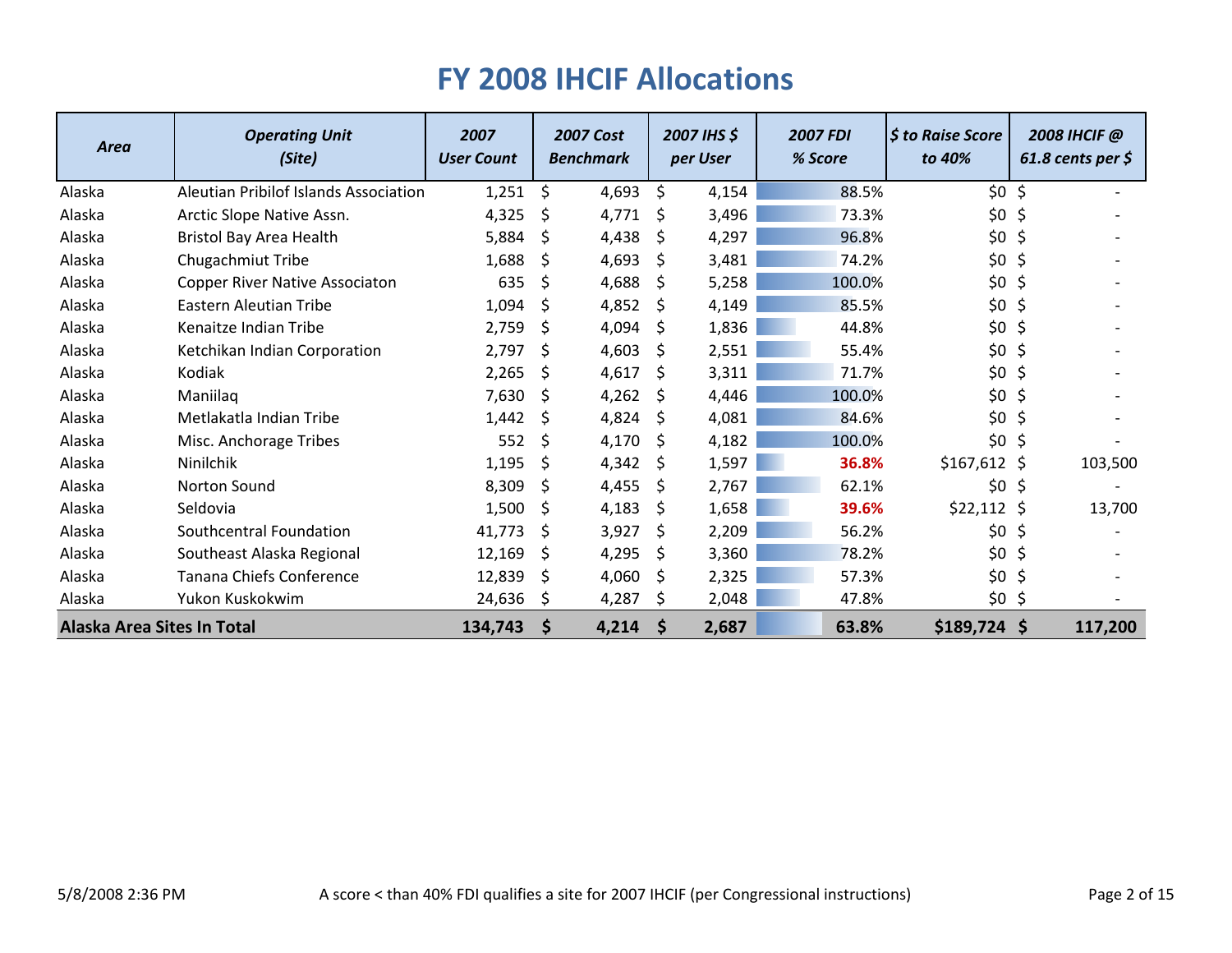| <b>Area</b> | <b>Operating Unit</b><br>(Site)        | 2007<br><b>User Count</b> |                     | <b>2007 Cost</b><br><b>Benchmark</b> |          | 2007 IHS \$<br>per User |  | <b>2007 FDI</b><br>% Score | <b>S</b> to Raise Score<br>to 40% | 2008 IHCIF @<br>61.8 cents per $\zeta$ |
|-------------|----------------------------------------|---------------------------|---------------------|--------------------------------------|----------|-------------------------|--|----------------------------|-----------------------------------|----------------------------------------|
| Albuquerque | (ZR-SU) Ramah                          | 1,977                     | S.                  | 2,692                                | -\$      | 1,634                   |  | 60.7%                      | $$0$ \$                           |                                        |
| Albuquerque | (ZR-SU) Zuni                           | $8,664$ \$                |                     | $3,022$ \$                           |          | 1,833                   |  | 60.7%                      | $$0$ \$                           |                                        |
| Albuquerque | Acoma-Canoncito-Laguna                 | 11,090                    | - \$                | 2,877                                | -\$      | 1,551                   |  | 53.9%                      | $$0$ \$                           |                                        |
| Albuquerque | Albuquerque                            | 32,260                    | - S                 | 2,967                                | - S      | 1,098                   |  | 37.0%                      | $$2,870,635$ \$                   | 1,773,100                              |
| Albuquerque | Jicarilla                              | $3,488$ \$                |                     | 3,343                                | - S      | 2,016                   |  | 60.3%                      | $$0$ \$                           |                                        |
| Albuquerque | Mescalero                              | 4,585                     | - S                 | 3,106                                | - \$     | 1,868                   |  | 60.1%                      | $$0$ \$                           |                                        |
| Albuquerque | Santa Fe                               | 14,884                    | $\ddot{\mathsf{s}}$ | 2,877                                | - S      | 1,614                   |  | 56.1%                      | $$0$ \$                           |                                        |
| Albuquerque | So Colorado Ute                        | 5,573                     | - S                 | 3,155                                | - \$     | 1,428                   |  | 45.2%                      | $$0$ \$                           |                                        |
| Albuquerque | Taos                                   | 2,196                     | - \$                | 3,323                                | - S      | 1,860                   |  | 56.0%                      | $$0$ \$                           |                                        |
| Albuquerque | Ysleta Del Sur                         | 954                       | - \$                | 3,549                                | -S       | 2,955                   |  | 83.3%                      | $$0$ \$                           |                                        |
|             | <b>Albuquerque Area Sites In Total</b> | 85,671                    | - S                 | 2,990                                | <b>S</b> | 1,473                   |  | 49.3%                      | $$2,870,635$ \$                   | 1,773,100                              |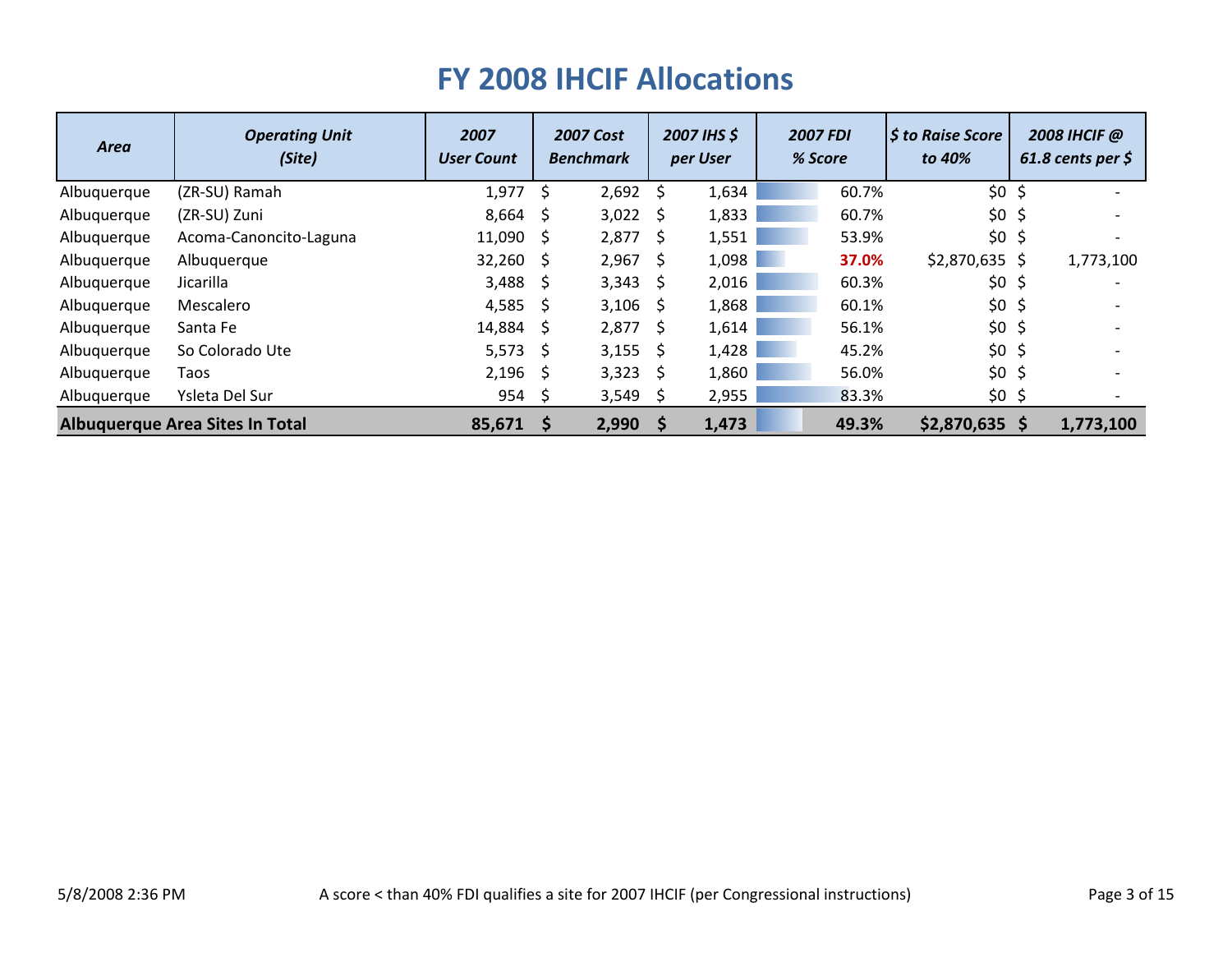| <b>Area</b> | <b>Operating Unit</b><br>(Site) | 2007<br><b>User Count</b> | <b>2007 Cost</b><br><b>Benchmark</b> |       | 2007 IHS \$<br>per User |       | <b>2007 FDI</b><br>% Score |       | \$ to Raise Score<br>to 40% | 2008 IHCIF @<br>61.8 cents per $\zeta$ |           |
|-------------|---------------------------------|---------------------------|--------------------------------------|-------|-------------------------|-------|----------------------------|-------|-----------------------------|----------------------------------------|-----------|
| Bemidji     | <b>Bad River</b>                | 1,804                     | \$                                   | 3,766 | \$                      | 1,611 |                            | 42.8% | \$0 <sub>5</sub>            |                                        |           |
| Bemidji     | <b>Bay Mills</b>                | 1,158                     | \$                                   | 3,550 | \$                      | 1,631 |                            | 45.9% | \$0\$                       | $\zeta$                                |           |
| Bemidji     | Bois Forte/Nett Lake (T-V)      | 1,399                     | \$                                   | 3,650 | \$                      | 1,654 |                            | 45.3% | \$0 <sub>5</sub>            |                                        |           |
| Bemidji     | Fond Du Lac (T-V)               | 5,917                     | \$                                   | 3,359 | \$                      | 1,308 |                            | 38.9% | $$212,145$ \$               |                                        | 131,000   |
| Bemidji     | <b>Forest County</b>            | 1,129                     | \$                                   | 3,736 | \$                      | 1,311 |                            | 35.1% | $$206,435$ \$               |                                        | 127,500   |
| Bemidji     | <b>Grand Portage</b>            | 490                       | \$                                   | 3,486 | \$                      | 1,709 |                            | 49.0% | \$0\$                       | $\zeta$                                |           |
| Bemidji     | Grand Traverse (T-V)            | 1,662                     | \$                                   | 3,507 | \$                      | 1,670 |                            | 47.6% | \$0\$                       | \$                                     |           |
| Bemidji     | Greater Leech Lake              | 10,067                    | \$                                   | 3,127 | \$                      | 1,394 |                            | 44.6% | $$0$ \$                     |                                        |           |
| Bemidji     | <b>Greater Red Lake</b>         | 7,824                     | \$                                   | 3,143 | \$                      | 1,975 |                            | 62.8% | $$0$ \$                     |                                        |           |
| Bemidji     | <b>Greater White Earth</b>      | 8,019                     | \$                                   | 3,220 | \$                      | 1,512 |                            | 47.0% | \$0\$                       | $\zeta$                                |           |
| Bemidji     | <b>Gun Lake</b>                 | 185                       | \$                                   | 3,486 | \$                      | 2,764 |                            | 79.3% | \$0\$                       | \$                                     |           |
| Bemidji     | Hannahville                     | 752                       | \$                                   | 3,710 | \$                      | 1,877 |                            | 50.6% | \$0 <sub>5</sub>            |                                        |           |
| Bemidji     | Ho-Chunk                        | 4,736                     | \$                                   | 3,491 | \$                      | 1,272 |                            | 36.4% | \$587,365 \$                |                                        | 362,800   |
| Bemidji     | Huron Potawatomi                | 406                       | \$                                   | 3,972 | \$                      | 2,545 |                            | 64.1% | \$0 <sub>5</sub>            |                                        |           |
| Bemidji     | Keweenaw Bay (T-V)              | 1,700                     | \$                                   | 3,766 | \$                      | 1,607 |                            | 42.7% | \$0 <sub>5</sub>            |                                        |           |
| Bemidji     | Lac Courte Oreilles             | 3,504                     | \$                                   | 3,636 | \$                      | 1,422 |                            | 39.1% | $$113,746$ \$               |                                        | 70,300    |
| Bemidji     | Lac Du Flambeau                 | 2,819                     | \$                                   | 3,636 | \$                      | 1,574 |                            | 43.3% | \$0 <sub>5</sub>            |                                        |           |
| Bemidji     | Lac Vieux Desert                | 407                       | \$                                   | 3,486 | \$                      | 2,781 |                            | 79.8% | \$0\$                       | \$                                     |           |
| Bemidji     | Little River Ottawa             | 1,087                     | \$                                   | 3,486 | \$                      | 1,377 |                            | 39.5% | \$18,236\$                  |                                        | 11,300    |
| Bemidji     | Little Traverse Odawa           | 2,548                     | \$                                   | 3,421 | \$                      | 1,319 |                            | 38.5% | $$126,866$ \$               |                                        | 78,400    |
| Bemidji     | <b>Lower Sioux</b>              | 811                       | \$                                   | 3,754 | \$                      | 1,216 |                            | 32.4% | $$231,810$ \$               |                                        | 143,200   |
| Bemidji     | Menominee                       | 6,793                     | \$                                   | 3,342 | \$                      | 1,347 |                            | 40.3% | $$0$ \$                     |                                        |           |
| Bemidji     | Mille Lacs (T-V)                | 2,518                     | \$                                   | 3,540 | \$                      | 1,434 |                            | 40.5% | $$0$ \$                     |                                        |           |
| Bemidji     | Oneida (T-V)                    | 10,653                    | \$                                   | 3,014 | \$                      | 999   |                            | 33.1% | \$2,200,955                 | \$                                     | 1,359,500 |
| Bemidji     | Pokagon Potawatomi              | 1,218                     | \$                                   | 3,486 | \$                      | 2,771 |                            | 79.5% | \$0 <sub>5</sub>            |                                        |           |
| Bemidji     | Prairie Island                  | 409                       | \$                                   | 3,754 | \$                      | 1,776 |                            | 47.3% | \$0\$                       | $\zeta$                                |           |
| Bemidji     | <b>Red Cliff</b>                | 1,632                     | \$                                   | 3,766 | \$                      | 1,623 |                            | 43.1% | \$0 <sub>5</sub>            |                                        |           |
| Bemidji     | Saginaw Chippewa                | 2,954                     | \$                                   | 3,421 | \$                      | 1,265 |                            | 37.0% | \$307,057 \$                |                                        | 189,700   |
| Bemidji     | Saulte Sainte Marie (T-V)       | 11,037                    | \$                                   | 3,116 | \$                      | 1,121 |                            | 36.0% | $$1,380,211$ \$             |                                        | 852,500   |
| Bemidji     | Shakopee                        | 825                       | \$                                   | 3,313 | \$                      | 1,155 |                            | 34.9% | $$140,490$ \$               |                                        | 86,800    |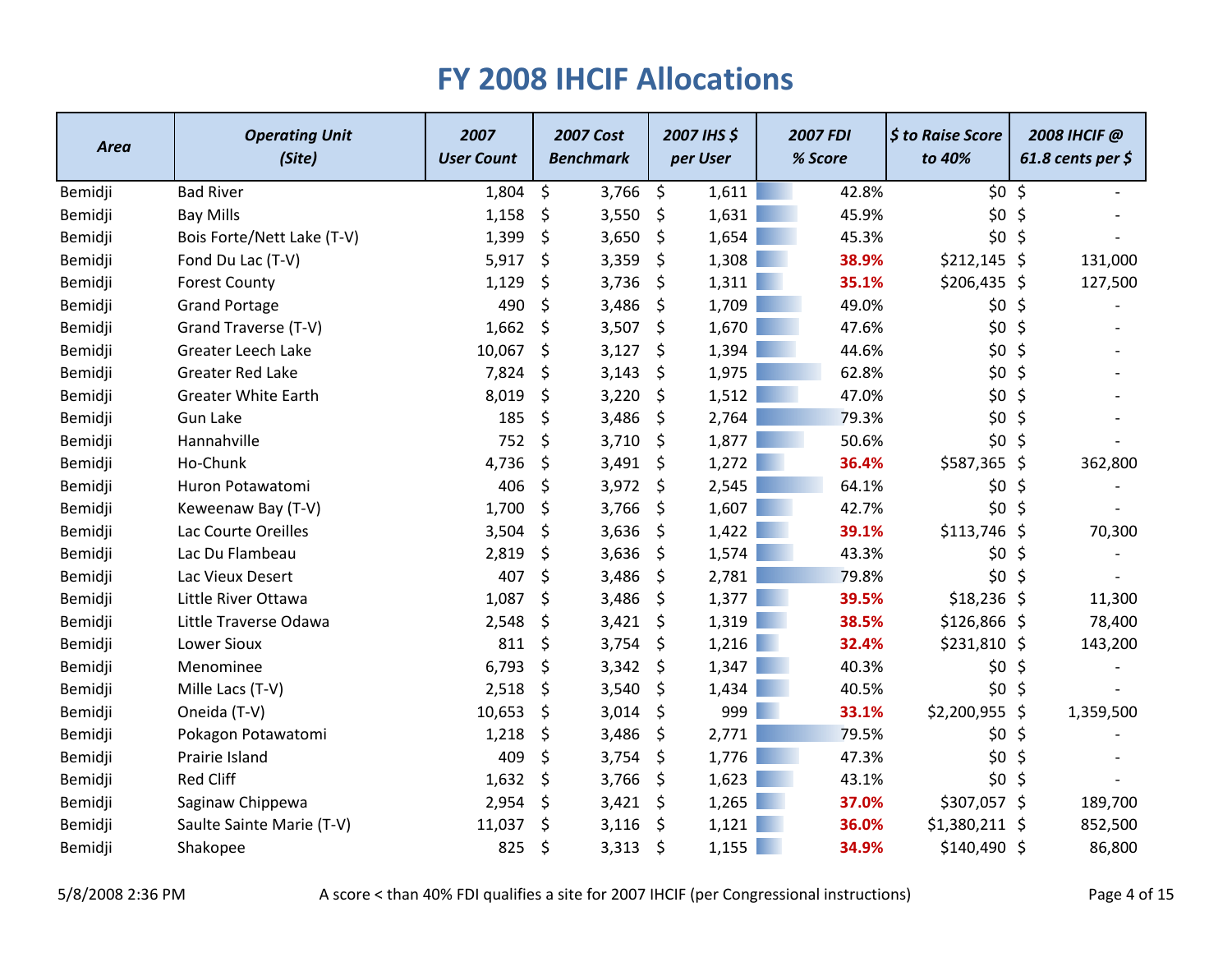| <b>Area</b>                        | <b>Operating Unit</b><br>(Site) | 2007<br><b>User Count</b> | <b>2007 Cost</b><br><b>Benchmark</b> | 2007 IHS \$<br>per User | <b>2007 FDI</b><br>% Score | $\vert$ \$ to Raise Score<br>to 40% | 2008 IHCIF @<br>61.8 cents per $\zeta$ |
|------------------------------------|---------------------------------|---------------------------|--------------------------------------|-------------------------|----------------------------|-------------------------------------|----------------------------------------|
| Bemidji                            | Sokaogon                        | 379                       | 3,486                                | 2,165                   | 62.1%                      | \$0 <sub>5</sub>                    |                                        |
| Bemidji                            | St Croix                        | $1,670$ \$                | 3,766 \$                             | 1,429                   | 37.9%                      | $$129,473$ \$                       | 80,000                                 |
| Bemidji                            | Stockbridge-Munsee              | 1,520                     | 3,627                                | 1,819                   | 50.2%                      | \$0 <sub>5</sub>                    |                                        |
| Bemidji                            | <b>Upper Sioux</b>              | 211                       | 3,754 \$                             | 2,856                   | 76.1%                      | \$0 <sub>5</sub>                    |                                        |
| <b>Bemidji Area Sites In Total</b> |                                 | 100,243                   | 3,335                                | 1,431                   | 42.9%                      | \$5,654,790                         | 3,493,000                              |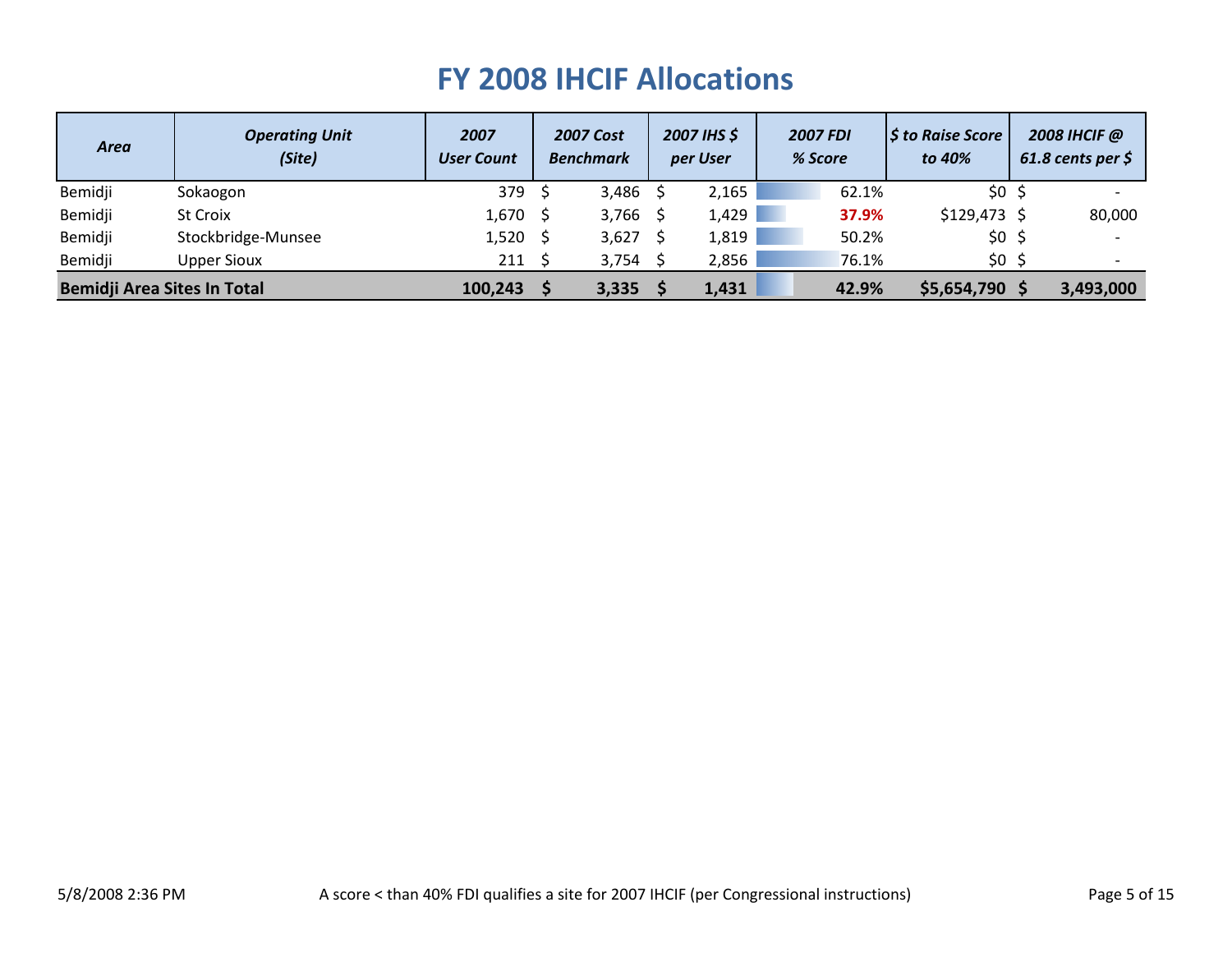| <b>Area</b>                         | <b>Operating Unit</b><br>(Site) | 2007<br><b>User Count</b> |      | <b>2007 Cost</b><br><b>Benchmark</b> |      | 2007 IHS \$<br>per User | <b>2007 FDI</b><br>% Score | <b>S</b> to Raise Score<br>to 40% | 2008 IHCIF @<br>61.8 cents per $\zeta$ |
|-------------------------------------|---------------------------------|---------------------------|------|--------------------------------------|------|-------------------------|----------------------------|-----------------------------------|----------------------------------------|
| <b>Billings</b>                     | <b>Blackfeet</b>                | 11,360                    | - \$ | $3,313$ \$                           |      | 2,132                   | 64.4%                      | \$0 <sub>5</sub>                  |                                        |
| <b>Billings</b>                     | Crow                            | 13,066                    | - S  | $3,276$ \$                           |      | 2,016                   | 61.5%                      | \$0 <sub>5</sub>                  |                                        |
| <b>Billings</b>                     | Flathead                        | 11,085                    | - S  | 4,387                                | - S  | 1,752                   | 39.9%                      | $$32,316$ \$                      | 20,000                                 |
| <b>Billings</b>                     | Ft Belknap                      | 4,665                     | - S  | 3,531                                | - \$ | 2,579                   | 73.1%                      | \$0 <sub>5</sub>                  |                                        |
| <b>Billings</b>                     | Ft Peck                         | 8,444                     | - S  | $3,426$ \$                           |      | 1,906                   | 55.6%                      | \$0 <sub>5</sub>                  |                                        |
| <b>Billings</b>                     | No. Cheyenne                    | $6,431$ \$                |      | 3,537                                | - \$ | 2,332                   | 66.0%                      | \$0 <sub>5</sub>                  |                                        |
| <b>Billings</b>                     | Rocky Boy                       | 4,730                     | - S  | 3,625                                | -\$  | 2,143                   | 59.1%                      | \$0 <sub>5</sub>                  |                                        |
| <b>Billings</b>                     | Wind River                      | $10,415$ \$               |      | 3,457                                | - S  | 1,496                   | 43.3%                      | $$0$ \$                           |                                        |
| <b>Billings Area Sites In Total</b> |                                 | 70,196                    | -S   | 3,567                                |      | 1,978                   | 55.4%                      | $$32,316$ \$                      | 20,000                                 |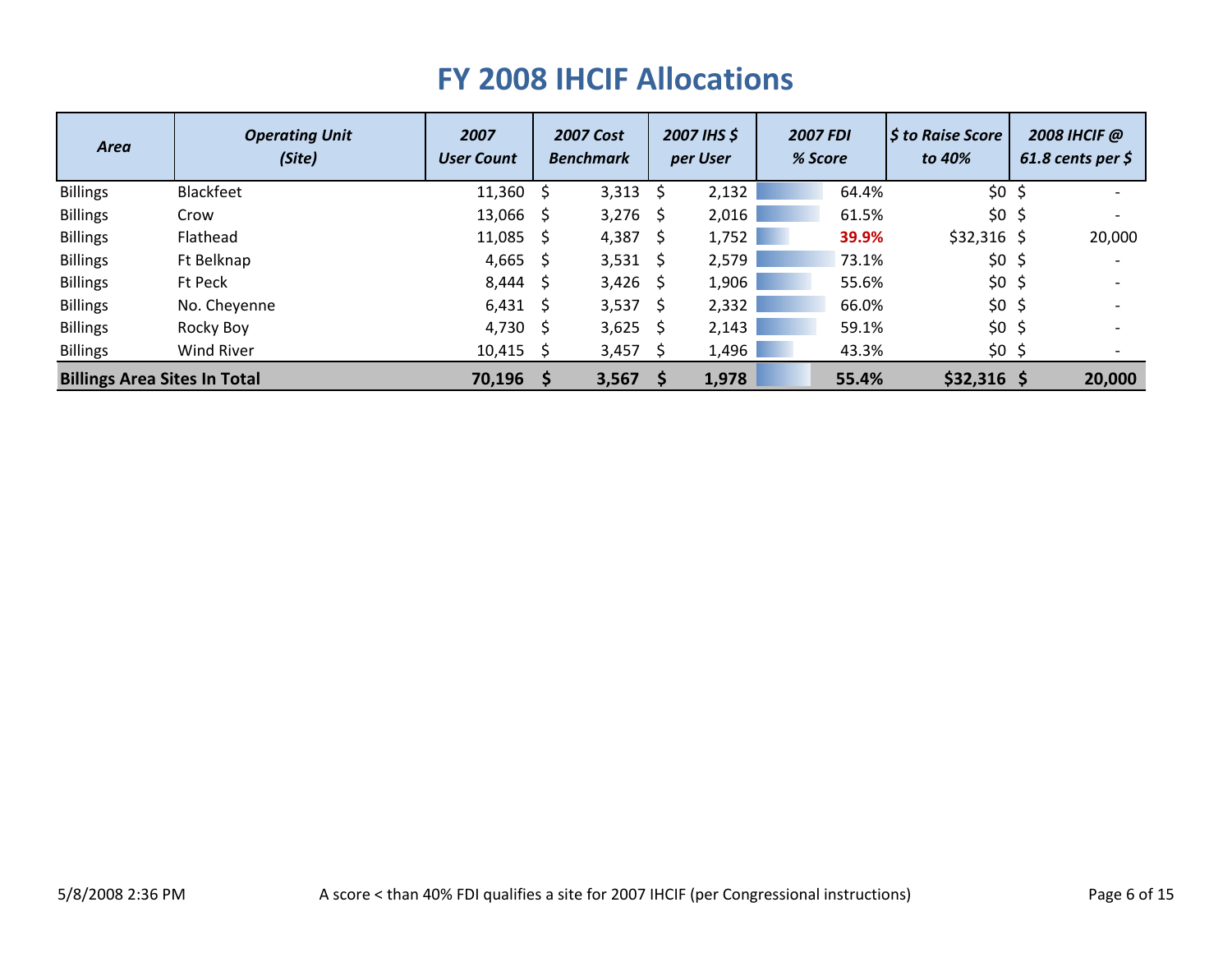| <b>Area</b> | <b>Operating Unit</b><br>(Site)     | 2007<br><b>User Count</b> | <b>2007 Cost</b><br><b>Benchmark</b> | 2007 IHS \$<br>per User | <b>2007 FDI</b><br>% Score | \$ to Raise Score<br>to 40% |         | 2008 IHCIF @<br>61.8 cents per $\zeta$ |
|-------------|-------------------------------------|---------------------------|--------------------------------------|-------------------------|----------------------------|-----------------------------|---------|----------------------------------------|
| California  | (CVIHP) Cold Springs Tribal Council | 143                       | \$<br>3,496                          | \$<br>1,441             | 41.2%                      | \$0 <sub>5</sub>            |         |                                        |
| California  | (CTHP) Coyote Valley Tribal Council | 128                       | \$<br>4,031                          | \$<br>1,441             | 35.7%                      | $$21,974$ \$                |         | 13,600                                 |
| California  | (CTHP) Guidiville Indian Rancheria  | 55                        | \$<br>4,031                          | \$<br>1,441             | 35.7%                      | $$9,442$ \$                 |         | 5,800                                  |
| California  | (CTHP) Hopland Band of Pomo India   | 218                       | \$<br>4,031                          | \$<br>1,441             | 35.7%                      | \$37,424 \$                 |         | 23,100                                 |
| California  | (SCIHP) Lytton Rancheria            | 120                       | \$<br>3,309                          | \$<br>1,441             | 43.5%                      | \$0 <sub>5</sub>            |         |                                        |
| California  | (CTHP) Pinoleville Band of Pomo Inc | 74                        | \$<br>4,031                          | \$<br>1,441             | 35.7%                      | $$12,703$ \$                |         | 7,800                                  |
| California  | (LCIHP) Scotts Valley Band of Pomo  | 60                        | \$<br>4,031                          | \$<br>1,441             | 35.7%                      | $$10,300$$ \$               |         | 6,400                                  |
| California  | (CTHP) Sherwood Valley Band of Po   | 210                       | \$<br>4,031                          | \$<br>1,441             | 35.7%                      | \$36,050 \$                 |         | 22,300                                 |
| California  | (CRIHB) MACT                        | 2,042                     | \$<br>3,167                          | \$<br>1,784             | 56.3%                      | \$0                         | S.      |                                        |
| California  | (CRIHB) Shingle Springs             | 942                       | \$<br>3,618                          | \$<br>1,528             | 42.2%                      | \$0\$                       | $\zeta$ |                                        |
| California  | (CRIHB) Sonoma County               | 4,531                     | \$<br>3,041                          | \$<br>1,541             | 50.7%                      | \$0\$                       | \$      |                                        |
| California  | (CRIHB) United Indian Health Servic | 6,911                     | \$<br>2,976                          | \$<br>1,431             | 48.1%                      | $$0$ \$                     |         |                                        |
| California  | (CRIHB) Warner Mountain             | 126                       | \$<br>3,689                          | \$<br>4,139             | 100.0%                     | \$0                         | \$      |                                        |
| California  | (CRIHB) - Ione Band of Miwok        | 66                        | \$<br>3,689                          | \$<br>1,783             | 48.3%                      | \$0\$                       | \$      |                                        |
| California  | Cabezon                             | 6                         | \$<br>3,260                          | \$<br>18,818            | 100.0%                     | \$0\$                       | $\zeta$ |                                        |
| California  | (CV) - Central Valley               | 5,972                     | \$<br>2,903                          | \$<br>1,268             | 43.7%                      | \$0 <sub>5</sub>            |         |                                        |
| California  | Chapa De                            | 4,774                     | \$<br>3,041                          | \$<br>1,239             | 40.8%                      | \$0\$                       | \$      |                                        |
| California  | Colusa                              | 112                       | \$<br>3,689                          | \$<br>2,581             | 70.0%                      | \$0                         | \$      |                                        |
| California  | (CTHP) Consolidated                 | 1,904                     | \$<br>3,345                          | \$<br>2,080             | 62.2%                      | \$0 <sub>5</sub>            |         |                                        |
| California  | <b>Feather River</b>                | 3,848                     | \$<br>3,187                          | \$<br>1,266             | 39.7%                      | \$33,054 \$                 |         | 20,400                                 |
| California  | Greenville                          | 1,199                     | \$<br>3,618                          | \$<br>1,432             | 39.6%                      | $$17,889$ \$                |         | 11,000                                 |
| California  | Hoopa                               | 2,927                     | \$<br>3,187                          | \$<br>1,805             | 56.6%                      | \$0\$                       | \$      |                                        |
| California  | Indian Health Council               | 4,353                     | \$<br>3,076                          | \$<br>1,962             | 63.8%                      | $$0$ \$                     |         |                                        |
| California  | Karuk                               | 1,831                     | \$<br>3,345                          | \$<br>1,783             | 53.3%                      | \$0\$                       | \$      |                                        |
| California  | Lake County                         | 1,805                     | \$<br>3,345                          | \$<br>1,390             | 41.6%                      | \$0                         | \$      |                                        |
| California  | Modoc                               | 175                       | \$<br>3,689                          | \$<br>3,919             | 100.0%                     | \$0\$                       | $\zeta$ |                                        |
| California  | Northern Valley                     | 1,869                     | \$<br>3,345                          | \$<br>1,385             | 41.4%                      | \$0\$                       | \$      |                                        |
| California  | Pit River                           | 876                       | \$<br>3,618                          | \$<br>2,398             | 66.3%                      | \$0\$                       | -\$     |                                        |
| California  | <b>Quartz Valley</b>                | 163                       | \$<br>3,689                          | \$<br>1,321             | 35.8%                      | \$25,262                    | \$      | 15,600                                 |
| California  | Redding Rancheria                   | 3,704                     | \$<br>3,187                          | \$<br>1,954             | 61.3%                      | \$0 <sub>5</sub>            |         |                                        |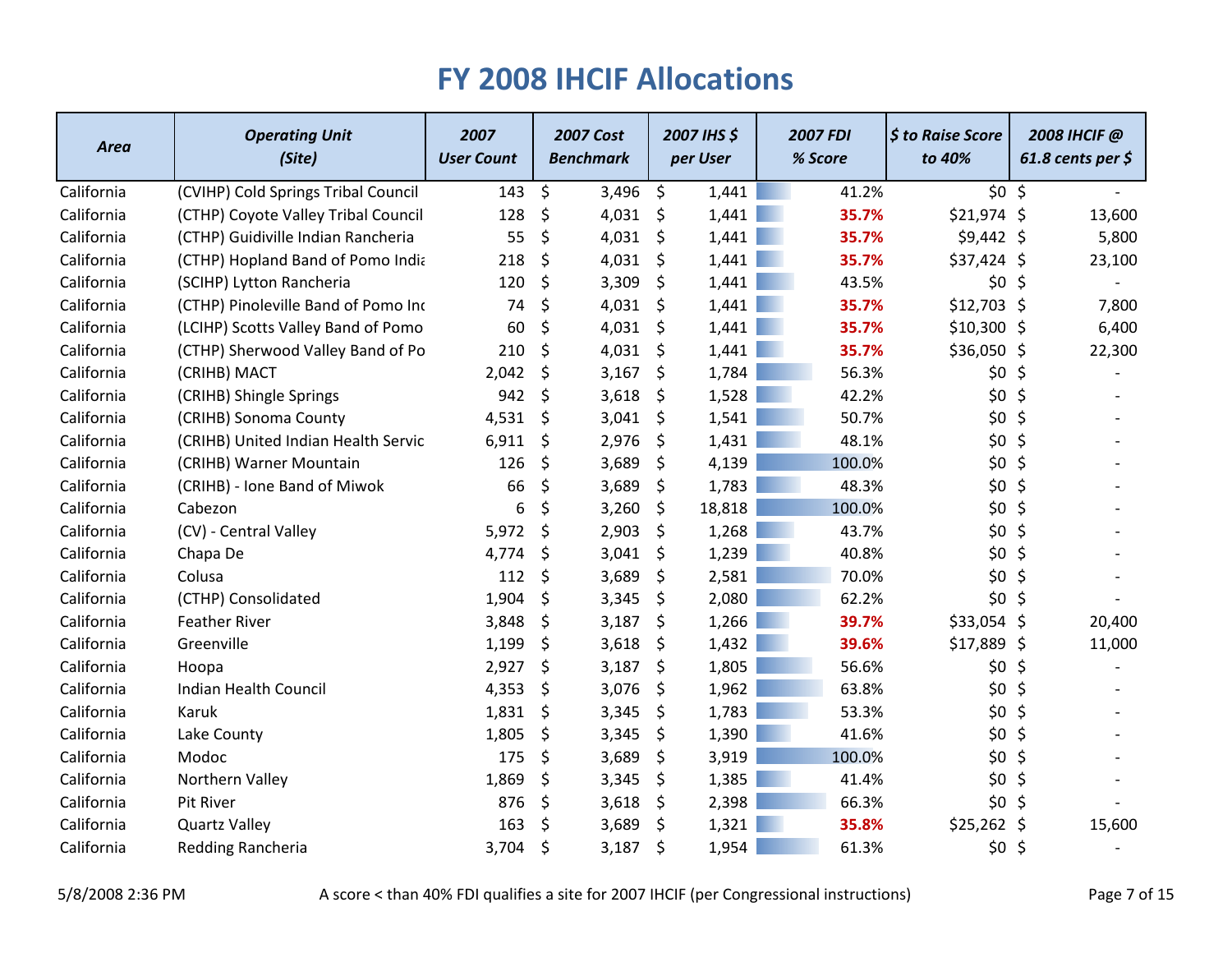| <b>Area</b>                           | <b>Operating Unit</b><br>(Site) | 2007<br><b>User Count</b> |      | <b>2007 Cost</b><br><b>Benchmark</b> |              | 2007 IHS \$<br>per User | <b>2007 FDI</b><br>% Score | <b>S</b> to Raise Score<br>to 40% |                     | 2008 IHCIF @<br>61.8 cents per $\zeta$ |
|---------------------------------------|---------------------------------|---------------------------|------|--------------------------------------|--------------|-------------------------|----------------------------|-----------------------------------|---------------------|----------------------------------------|
| California                            | Riverside/San Bernardino        | 12,484                    | -S   | 2,672                                | -Ś           | 1,605                   | 60.1%                      | \$0 <sub>5</sub>                  |                     |                                        |
| California                            | Round Valley                    | 1,328                     | - \$ | 3,345                                | <sub>S</sub> | 1,599                   | 47.8%                      | $$0$ \$                           |                     |                                        |
| California                            | Santa Ynez                      | 973                       | -S   | 3,899                                | <sub>S</sub> | 1,264                   | 32.4%                      | \$287,780\$                       |                     | 177,800                                |
| California                            | Southern Indian Health Council  | 2,655                     | - \$ | 3,222                                | -S           | 2,049                   | 63.6%                      | \$0\$                             | $\ddot{\mathsf{S}}$ |                                        |
| California                            | Susanville                      | 976                       | - \$ | 3,618                                | - S          | 1,827                   | 50.5%                      | \$0 <sub>5</sub>                  |                     |                                        |
| California                            | Sycuan                          | 60                        | -\$  | 3,769                                | -S           | 4,944                   | 100.0%                     | \$0 <sub>5</sub>                  |                     |                                        |
| California                            | Table Mountain                  | 80                        | -\$  | 3,496                                | - S          | 935                     | 26.8%                      | $$37,051$ \$                      |                     | 22,900                                 |
| California                            | Toiyabe                         | $2,711 \quad$ \$          |      | 3,187                                | Ŝ.           | 1,843                   | 57.8%                      | \$0 <sub>5</sub>                  |                     |                                        |
| California                            | <b>Tule River</b>               | 2,506                     | -S   | 3,103                                | S            | 1,774                   | 57.2%                      | \$0 <sub>5</sub>                  |                     |                                        |
| California                            | Tuolumne Me-WUK                 | 93                        | -S   | 3,689                                | <sub>S</sub> | 2,467                   | 66.9%                      | \$0                               | -Ş                  |                                        |
| <b>California Area Sites In Total</b> |                                 | 75,010                    | -S   | 3,098                                | <sub>S</sub> | 1,621                   | 52.3%                      | $$528,929$ \$                     |                     | 326,700                                |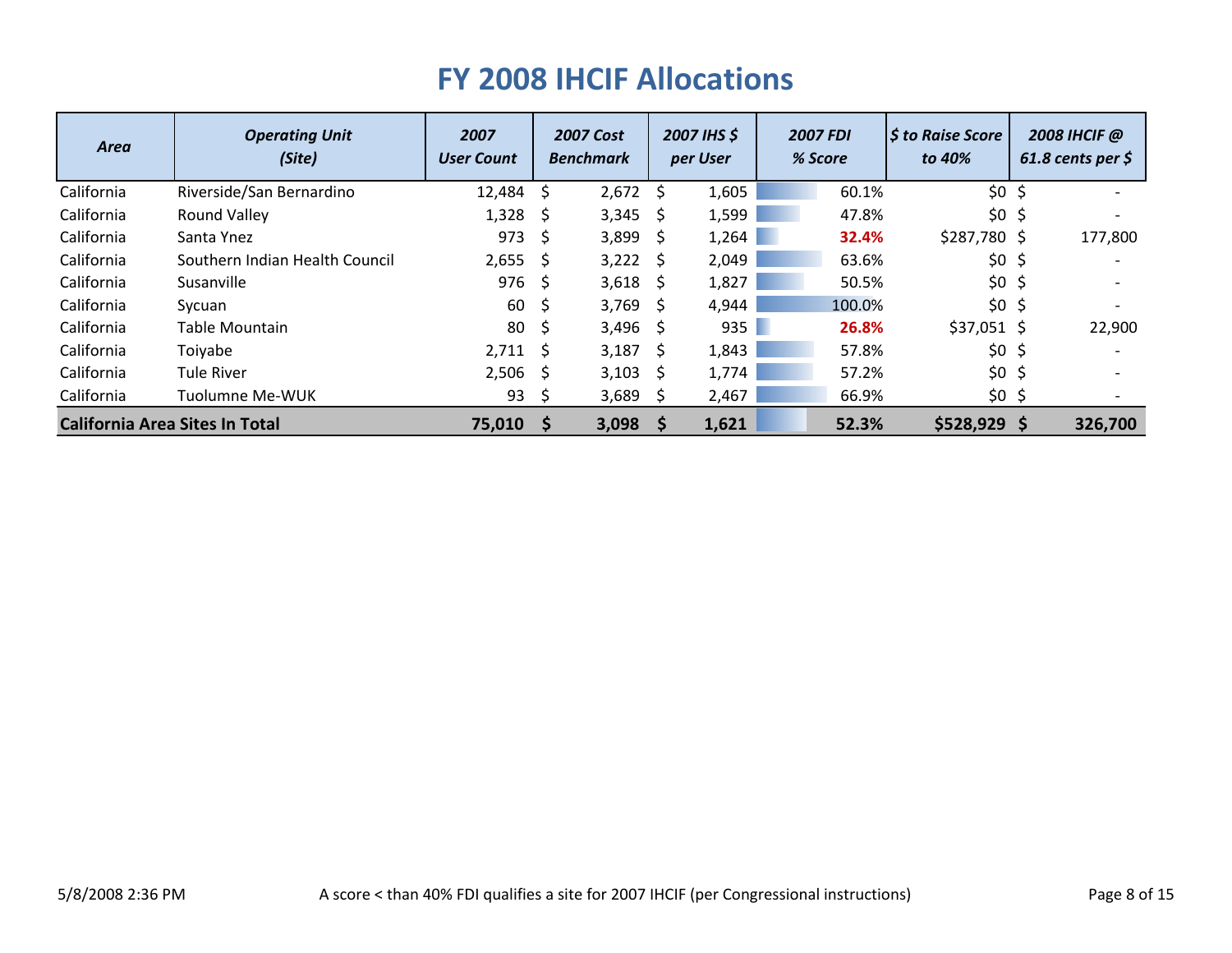| <b>Area</b>                          | <b>Operating Unit</b><br>(Site) | 2007<br><b>User Count</b> |         | <b>2007 Cost</b><br><b>Benchmark</b> | 2007 IHS \$<br>per User | <b>2007 FDI</b><br>% Score | \$ to Raise Score<br>to 40% | 2008 IHCIF @<br>61.8 cents per $\zeta$ |  |
|--------------------------------------|---------------------------------|---------------------------|---------|--------------------------------------|-------------------------|----------------------------|-----------------------------|----------------------------------------|--|
| Nashville                            | Alabama-Coushatta               | 873                       | \$      | 3,329                                | \$<br>1,854             | 55.7%                      | \$0 <sub>5</sub>            |                                        |  |
| Nashville                            | Catawba                         | 1,041                     | \$      | 3,208                                | \$<br>2,230             | 69.5%                      | \$0\$                       | \$                                     |  |
| Nashville                            | Cayuga                          | 115                       | \$      | 3,616                                | \$<br>2,561             | 70.8%                      | \$0\$                       | \$                                     |  |
| Nashville                            | Cherokee                        | 10,295                    | \$      | 2,884                                | \$<br>2,091             | 72.5%                      | \$0\$                       | \$                                     |  |
| Nashville                            | Chitimacha                      | 450                       | \$      | 3,316                                | \$<br>2,205             | 66.5%                      | \$0\$                       | \$                                     |  |
| Nashville                            | Choctaw                         | 8,969                     | \$      | 2,893                                | \$<br>1,901             | 65.7%                      | \$0\$                       | \$                                     |  |
| Nashville                            | Coushatta                       | 448                       | \$      | 3,452                                | \$<br>1,980             | 57.4%                      | \$0\$                       | \$                                     |  |
| Nashville                            | <b>Houlton Band of Maliseet</b> | 428                       | \$      | 3,470                                | \$<br>3,237             | 93.3%                      | \$0\$                       | $\zeta$                                |  |
| Nashville                            | Jena Band of Choctaw            | 130                       | \$      | 3,452                                | \$<br>2,422             | 70.2%                      | \$0\$                       | \$                                     |  |
| Nashville                            | Manlius (Onondaga)              | 269                       | $\zeta$ | 3,616                                | \$<br>1,739             | 48.1%                      | $$0$ \$                     |                                        |  |
| Nashville                            | Miccosukee                      | 718                       | \$      | 3,590                                | \$<br>2,612             | 72.8%                      | \$0\$                       | \$                                     |  |
| Nashville                            | Micmac                          | 480                       | \$      | 3,464                                | \$<br>3,583             | 100.0%                     | \$0\$                       | \$                                     |  |
| Nashville                            | Mohegan                         | 1,014                     | \$      | 3,760                                | \$<br>2,129             | 56.6%                      | \$0\$                       | \$                                     |  |
| Nashville                            | Narragansett                    | 680                       | \$      | 3,828                                | \$<br>2,816             | 73.6%                      | \$0\$                       | \$                                     |  |
| Nashville                            | Oneida                          | 1,758                     | \$      | 3,437                                | \$<br>1,812             | 52.7%                      | \$0\$                       | \$                                     |  |
| Nashville                            | Passamaquoddy-Ind. Township     | 767                       | \$      | 3,601                                | \$<br>2,458             | 68.3%                      | \$0\$                       | \$                                     |  |
| Nashville                            | Passamaquoddy-Pleasant Pt.      | 961                       | \$      | 3,601                                | \$<br>2,896             | 80.4%                      | \$0\$                       | \$                                     |  |
| Nashville                            | Penobscot                       | 1,342                     | \$      | 3,653                                | \$<br>2,540             | 69.5%                      | \$0\$                       | \$                                     |  |
| Nashville                            | Pequot                          | 690                       | \$      | 3,393                                | \$<br>2,338             | 68.9%                      | \$0\$                       | \$                                     |  |
| Nashville                            | Poarch Creek                    | 1,936                     | \$      | 3,237                                | \$<br>2,004             | 61.9%                      | \$0\$                       | \$                                     |  |
| Nashville                            | Seminole                        | 3,669                     | \$      | 3,512                                | \$<br>1,668             | 47.5%                      | $$0$ \$                     |                                        |  |
| Nashville                            | Seneca                          | 5,436                     | \$      | 3,093                                | \$<br>1,854             | 59.9%                      | \$0                         | \$                                     |  |
| Nashville                            | St. Regis Mohawk                | 4,386                     | \$      | 3,108                                | \$<br>1,589             | 51.1%                      | \$0 <sub>5</sub>            |                                        |  |
| Nashville                            | Tunica-Biloxi                   | 293                       | \$      | 3,452                                | \$<br>1,671             | 48.4%                      | \$0\$                       | \$                                     |  |
| Nashville                            | Wampanoag of Gayhead            | 290                       | \$      | 3,828                                | \$<br>2,898             | 75.7%                      | $$0$ \$                     |                                        |  |
| <b>Nashville Area Sites In Total</b> |                                 | 47,438                    | \$      | 3,165                                | \$<br>2,019             | 63.8%                      | \$0                         | \$                                     |  |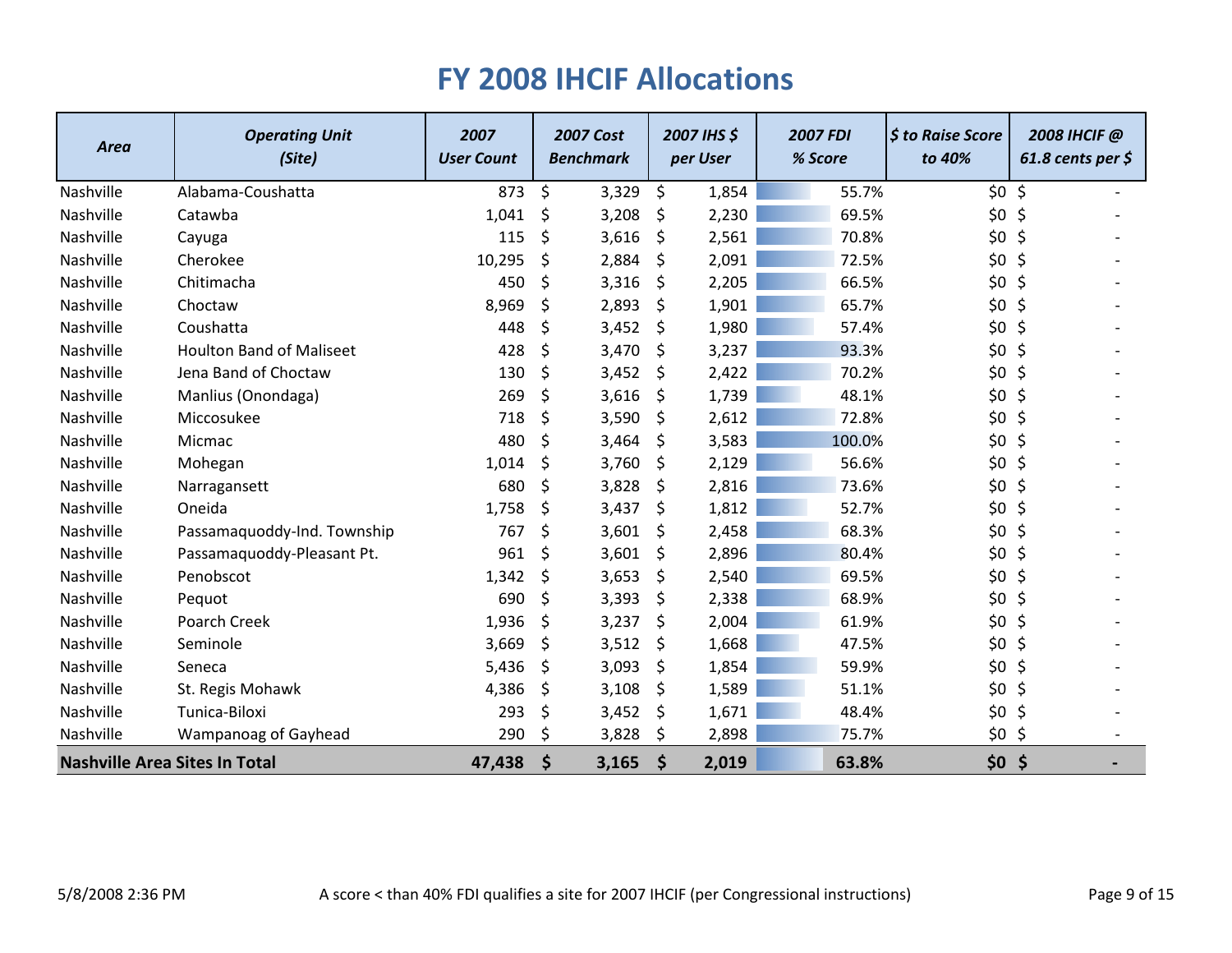| <b>Area</b>                | <b>Operating Unit</b><br>(Site) | 2007<br><b>User Count</b> |     | <b>2007 Cost</b><br><b>Benchmark</b> |    | 2007 IHS \$<br>per User | <b>2007 FDI</b><br>% Score | $\frac{1}{2}$ to Raise Score<br>to 40% |     | 2008 IHCIF @<br>61.8 cents per $\zeta$ |
|----------------------------|---------------------------------|---------------------------|-----|--------------------------------------|----|-------------------------|----------------------------|----------------------------------------|-----|----------------------------------------|
| Navajo                     | (C-SU) Chinle                   | 16,606                    | \$  | 3,378                                | \$ | 1,513                   | 44.8%                      | $$0$ \$                                |     |                                        |
| Navajo                     | (C-SU) Pinon                    | 9,002                     | \$. | 2,122                                | \$ | 1,482                   | 69.9%                      | \$0                                    | -\$ |                                        |
| Navajo                     | (C-SU) Tsaile                   | 7,927                     | \$  | 2,122                                | Ŝ. | 1,334                   | 62.9%                      | $$0$ \$                                |     |                                        |
| Navajo                     | (FD-SU) Fort Defiance           | 18,727                    | \$. | 3,149                                | \$ | 1,630                   | 51.8%                      | $$0$ \$                                |     |                                        |
| Navajo                     | (FD-SU) Ganado                  | 12,202                    | S.  | 2,122                                | \$ | 1,430                   | 67.4%                      | $$0$ \$                                |     |                                        |
| Navajo                     | (G-SU) Gallup                   | 33,812                    | \$  | 2,754                                | \$ | 1,492                   | 54.2%                      | $$0$ \$                                |     |                                        |
| Navajo                     | (G-SU) Tohatchi                 | 7,598                     | -\$ | 2,107                                | \$ | 1,394                   | 66.1%                      | $$0$ \$                                |     |                                        |
| Navajo                     | (K-SU) Inscription House        | 3,383                     | \$. | 3,203                                | S  | 1,223                   | 38.2%                      | $$196,385$ \$                          |     | 121,300                                |
| Navajo                     | (K-SU) Kayenta                  | 13,171                    | \$  | 2,903                                | \$ | 1,507                   | 51.9%                      | \$0\$                                  | \$  |                                        |
| Navajo                     | (S-SU) Dzilth Na O Dith Hle     | 5,420                     | -\$ | 2,247                                | \$ | 1,334                   | 59.4%                      | $$0$ \$                                |     |                                        |
| Navajo                     | (S-SU) Shiprock                 | 37,039                    | S.  | 2,767                                | S  | 1,547                   | 55.9%                      | $$0$ \$                                |     |                                        |
| Navajo                     | (S-SU) Red Mesa                 | 2,785                     | \$  | 2,402                                | \$ | 1,268                   | 52.8%                      | $$0$ \$                                |     |                                        |
| Navajo                     | (W-SU) Dilkon                   | 6,424                     | -\$ | 3,043                                | \$ | 1,410                   | 46.3%                      | $$0$ \$                                |     |                                        |
| Navajo                     | (W-SU) Leupp                    | 3,714                     | S.  | 3,203                                | S  | 1,728                   | 53.9%                      | $$0$ \$                                |     |                                        |
| Navajo                     | (W-SU) Winslow                  | 5,223                     | \$  | 3,043                                | \$ | 1,350                   | 44.4%                      | $$0$ \$                                |     |                                        |
| Navajo                     | Crownpoint                      | 20,339                    | S.  | 2,614                                | \$ | 1,549                   | 59.3%                      | $$0$ \$                                |     |                                        |
| Navajo                     | Tuba City                       | 27,438                    | -\$ | 2,644                                | \$ | 1,633                   | 61.8%                      | $$0$ \$                                |     |                                        |
| Navajo                     | Utah Navajo                     | 7,171                     | \$  | 2,864                                | \$ | 1,460                   | 51.0%                      | $$0$ \$                                |     |                                        |
| Navajo Area Sites In Total |                                 | 237,981                   | \$  | 2,731                                | \$ | 1,510                   | 55.3%                      | $$196,385$ \$                          |     | 121,300                                |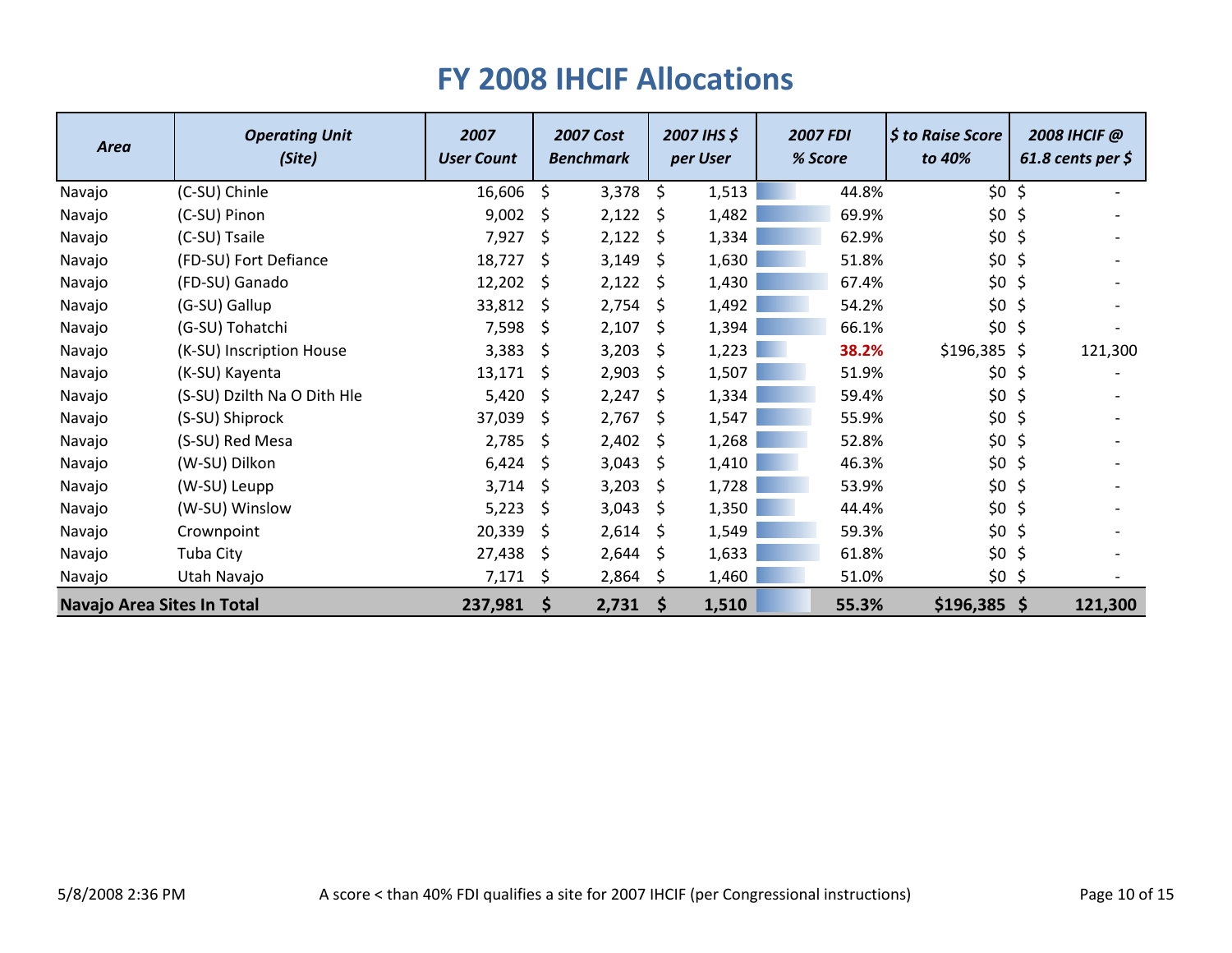| <b>Area</b> | <b>Operating Unit</b><br>(Site)     | 2007<br><b>User Count</b> |         | <b>2007 Cost</b><br><b>Benchmark</b> |    | 2007 IHS \$<br>per User |   | <b>2007 FDI</b><br>% Score | \$ to Raise Score<br>to 40% | 2008 IHCIF @<br>$61.8$ cents per \$ |           |
|-------------|-------------------------------------|---------------------------|---------|--------------------------------------|----|-------------------------|---|----------------------------|-----------------------------|-------------------------------------|-----------|
| Oklahoma    | Abs Shawnee                         | 7,499                     | $\zeta$ | 2,552                                | \$ | 904                     |   | 35.4%                      | \$879,533 \$                |                                     | 543,300   |
| Oklahoma    | Cherokee                            | 58,744                    | \$      | 2,399                                | \$ | 1,050                   |   | 43.8%                      | \$0                         | Ş                                   |           |
| Oklahoma    | Chickasaw                           | 31,217                    | \$      | 2,452                                | \$ | 1,518                   |   | 61.9%                      | \$0\$                       | \$                                  |           |
| Oklahoma    | Choctaw                             | 33,633                    | \$      | 2,439                                | \$ | 1,701                   |   | 69.7%                      | \$0\$                       | \$                                  |           |
| Oklahoma    | Citizen Potawatomi                  | 13,258                    | \$      | 2,552                                | \$ | 858                     |   | 33.6%                      | \$2,162,013 \$              |                                     | 1,335,000 |
| Oklahoma    | Claremore                           | 14,642                    | \$      | 2,552                                | \$ | 1,745                   |   | 68.4%                      | \$0\$                       | \$                                  |           |
| Oklahoma    | Clinton                             | 9,641                     | \$      | 3,130                                | \$ | 1,667                   |   | 53.3%                      | \$0\$                       | \$                                  |           |
| Oklahoma    | Creek                               | 18,181                    | \$      | 2,539                                | \$ | 1,485                   |   | 58.5%                      | \$0\$                       | \$                                  |           |
| Oklahoma    | Haskell                             | 3,806                     | \$      | 3,041                                | \$ | 1,238                   |   | 40.7%                      | \$0                         | \$                                  |           |
| Oklahoma    | Iowa - KS NE                        | 561                       | $\zeta$ | 3,181                                | \$ | 806                     |   | 25.3%                      | $$261,892$ \$               |                                     | 161,800   |
| Oklahoma    | Iowa Of Oklahoma                    | 911                       | \$      | 2,939                                | \$ | 1,183                   |   | 40.2%                      | \$0                         | \$                                  |           |
| Oklahoma    | Kaw                                 | 938                       | \$      | 3,133                                | \$ | 1,575                   |   | 50.3%                      | \$0                         | \$                                  |           |
| Oklahoma    | Kickapoo Of Kansas                  | 768                       | \$      | 3,113                                | \$ | 1,372                   |   | 44.1%                      | \$0\$                       | \$                                  |           |
| Oklahoma    | Kickapoo Of Oklahoma                | 6,116                     | \$      | 2,882                                | \$ | 943                     |   | 32.7%                      | $$1,280,935$ \$             |                                     | 791,200   |
| Oklahoma    | Kickapoo Of Texas                   | 96                        | \$      | 3,367                                | \$ | 12,230                  |   | 100.0%                     | \$0                         | \$                                  |           |
| Oklahoma    | Lawton                              | 22,433                    | \$      | 2,452                                | \$ | 1,279                   |   | 52.2%                      | \$0                         | \$                                  |           |
| Oklahoma    | Miami Consortium                    | 3,382                     | \$      | 2,870                                | \$ | 1,455                   |   | 50.7%                      | \$0\$                       | \$                                  |           |
| Oklahoma    | Pawnee                              | 10,577                    | \$      | 2,742                                | \$ | 1,606                   |   | 58.6%                      | \$0\$                       | \$                                  |           |
| Oklahoma    | Ponca Tribe Of Oklahoma             | 3,637                     | \$      | 3,252                                | \$ | 1,578                   |   | 48.5%                      | \$0                         | \$                                  |           |
| Oklahoma    | Prairie Band Pottawatomi            | 1,514                     | \$      | 3,253                                | \$ | 1,352                   |   | 41.6%                      | \$0                         | \$                                  |           |
| Oklahoma    | Sac & Fox                           | 96                        | $\zeta$ | 3,253                                | \$ | 879                     | ٠ | 27.0%                      | $$40,506$ \$                |                                     | 25,000    |
| Oklahoma    | Sac And Fox Of Oklahoma             | 4,986                     | $\zeta$ | 2,939                                | \$ | 1,012                   |   | 34.4%                      | $$815,795$ \$               |                                     | 503,900   |
| Oklahoma    | Tahlequah                           | 57,159                    | \$      | 2,399                                | \$ | 946                     |   | 39.4%                      | \$809,892 \$                |                                     | 500,300   |
| Oklahoma    | Wewoka                              | 8,731                     | \$      | 2,552                                | \$ | 849                     |   | 33.3%                      | $$1,501,379$ \$             |                                     | 927,400   |
| Oklahoma    | Wyandotte / E Shawnee               | 1,375                     | \$      | 2,870                                | \$ | 1,223                   |   | 42.6%                      | $$0$ \$                     |                                     |           |
|             | <b>Oklahoma Area Sites In Total</b> | 313,901                   | \$      | 2,531                                | \$ | 1,260                   |   | 49.8%                      | \$7,751,944 \$              |                                     | 4,787,900 |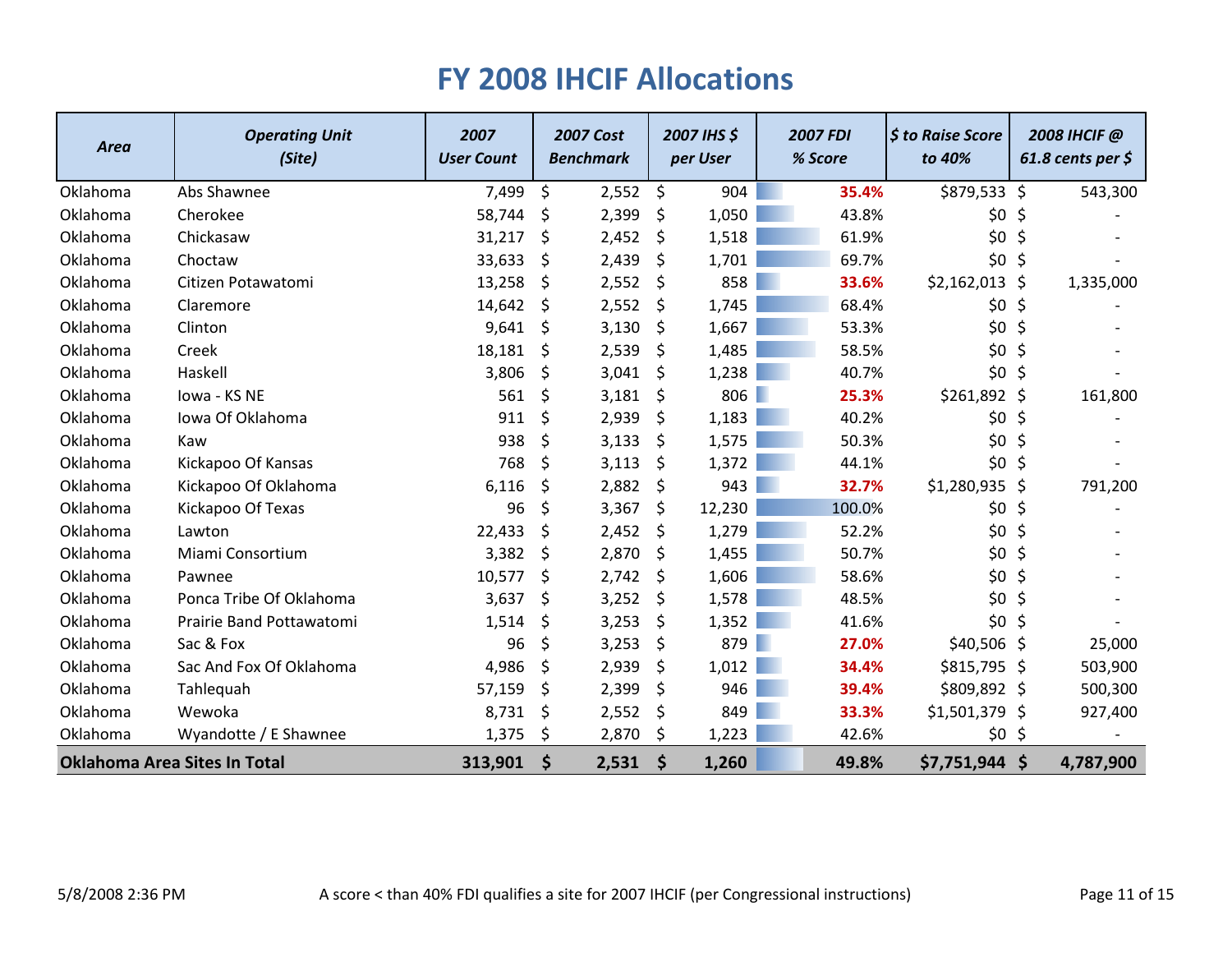| <b>Area</b>                        | <b>Operating Unit</b><br>(Site) | 2007<br><b>User Count</b> |         | <b>2007 Cost</b><br><b>Benchmark</b> |                    | 2007 IHS \$<br>per User | <b>2007 FDI</b><br>% Score | \$ to Raise Score<br>to 40% |         | 2008 IHCIF @<br>61.8 cents per $$$ |
|------------------------------------|---------------------------------|---------------------------|---------|--------------------------------------|--------------------|-------------------------|----------------------------|-----------------------------|---------|------------------------------------|
| Phoenix                            | (CR-SU) Colorado River          | 5,641                     | \$      | 3,029                                | \$                 | 3,063                   | 100.0%                     | \$0                         | $\zeta$ |                                    |
| Phoenix                            | (CR-SU) Peach Springs/Supai     | 2,522                     | \$      | 3,302                                | \$                 | 2,906                   | 88.0%                      | \$0\$                       | \$      |                                    |
| Phoenix                            | (DV-SU) Owyhee                  | 1,236                     | \$      | 3,804                                | \$                 | 6,681                   | 100.0%                     | \$0                         | \$      |                                    |
| Phoenix                            | (E-SU) Duckwater                | 134                       | \$      | 3,849                                | \$                 | 10,085                  | 100.0%                     | \$0\$                       | \$      |                                    |
| Phoenix                            | (E-SU) Elko                     | 2,227                     | \$      | 3,499                                | \$                 | 2,211                   | 63.2%                      | \$0                         | \$      |                                    |
| Phoenix                            | (E-SU) Ely                      | 319                       | \$      | 3,774                                | \$                 | 3,860                   | 100.0%                     | \$0                         | \$      |                                    |
| Phoenix                            | (S-SU) Fallon/Lovelock/Yomba    | 1,798                     | S.      | 3,575                                | \$                 | 1,859                   | 52.0%                      | \$0                         | \$      |                                    |
| Phoenix                            | (S-SU) Ft. Mcdermitt            | 654                       | \$      | 3,849                                | \$                 | 2,015                   | 52.4%                      | \$0                         | $\zeta$ |                                    |
| Phoenix                            | (S-SU) Las Vegas/Moapa          | 2,228                     | \$      | 3,459                                | \$                 | 1,565                   | 45.2%                      | \$0\$                       | \$      |                                    |
| Phoenix                            | (S-SU) Pyramid Lake             | 1,720                     | \$      | 3,575                                | \$                 | 1,105                   | 30.9%                      | \$559,481                   | \$      | 345,600                            |
| Phoenix                            | (S-SU) Reno-Sparks/Nevada Urban | 3,975                     | $\zeta$ | 3,431                                | \$                 | 1,683                   | 49.0%                      | \$0                         | \$      |                                    |
| Phoenix                            | (S-SU) Schurz/Walker River      | 875                       | \$      | 3,804                                | Ŝ.                 | 5,871                   | 100.0%                     | \$0                         | \$      |                                    |
| Phoenix                            | (S-SU) Washoe                   | 2,299                     | \$      | 3,499                                | \$                 | 2,085                   | 59.6%                      | \$0                         | \$      |                                    |
| Phoenix                            | (S-SU) Yerington                | 641                       | \$      | 3,849                                | \$                 | 3,028                   | 78.7%                      | \$0                         | \$      |                                    |
| Phoenix                            | Ft. Yuma                        | 3,749                     | \$      | 3,341                                | \$                 | 2,254                   | 67.5%                      | \$0                         | \$      |                                    |
| Phoenix                            | Gila River                      | 23,071                    | \$      | 2,613                                | \$                 | 1,359                   | 52.0%                      | \$0                         | \$      |                                    |
| Phoenix                            | Keams Canyon/Hopi               | 6,144                     | \$      | 3,179                                | \$                 | 3,015                   | 94.8%                      | \$0\$                       | \$      |                                    |
| Phoenix                            | Paiute Tribe-Utah               | 688                       | \$      | 3,490                                | \$                 | 3,117                   | 89.3%                      | \$0                         | \$      |                                    |
| Phoenix                            | Phoenix SU                      | 62,842                    | -S      | 2,597                                | \$                 | 1,234                   | 47.5%                      | \$0                         | \$      |                                    |
| Phoenix                            | San Carlos                      | 11,461                    | \$      | 2,889                                | \$                 | 1,283                   | 44.4%                      | \$0                         | \$      |                                    |
| Phoenix                            | Uintah-Ouray                    | 3,907                     | \$      | 3,274                                | \$.                | 1,990                   | 60.8%                      | \$0\$                       | \$      |                                    |
| Phoenix                            | Whiteriver                      | 15,476                    | \$      | 2,791                                | \$                 | 1,517                   | 54.3%                      | \$0                         | \$      |                                    |
| <b>Phoenix Area Sites In Total</b> |                                 | 153,607                   | \$      | 2,845                                | $\dot{\mathsf{s}}$ | 1,647                   | 57.9%                      | $$559,481$ \$               |         | 345,600                            |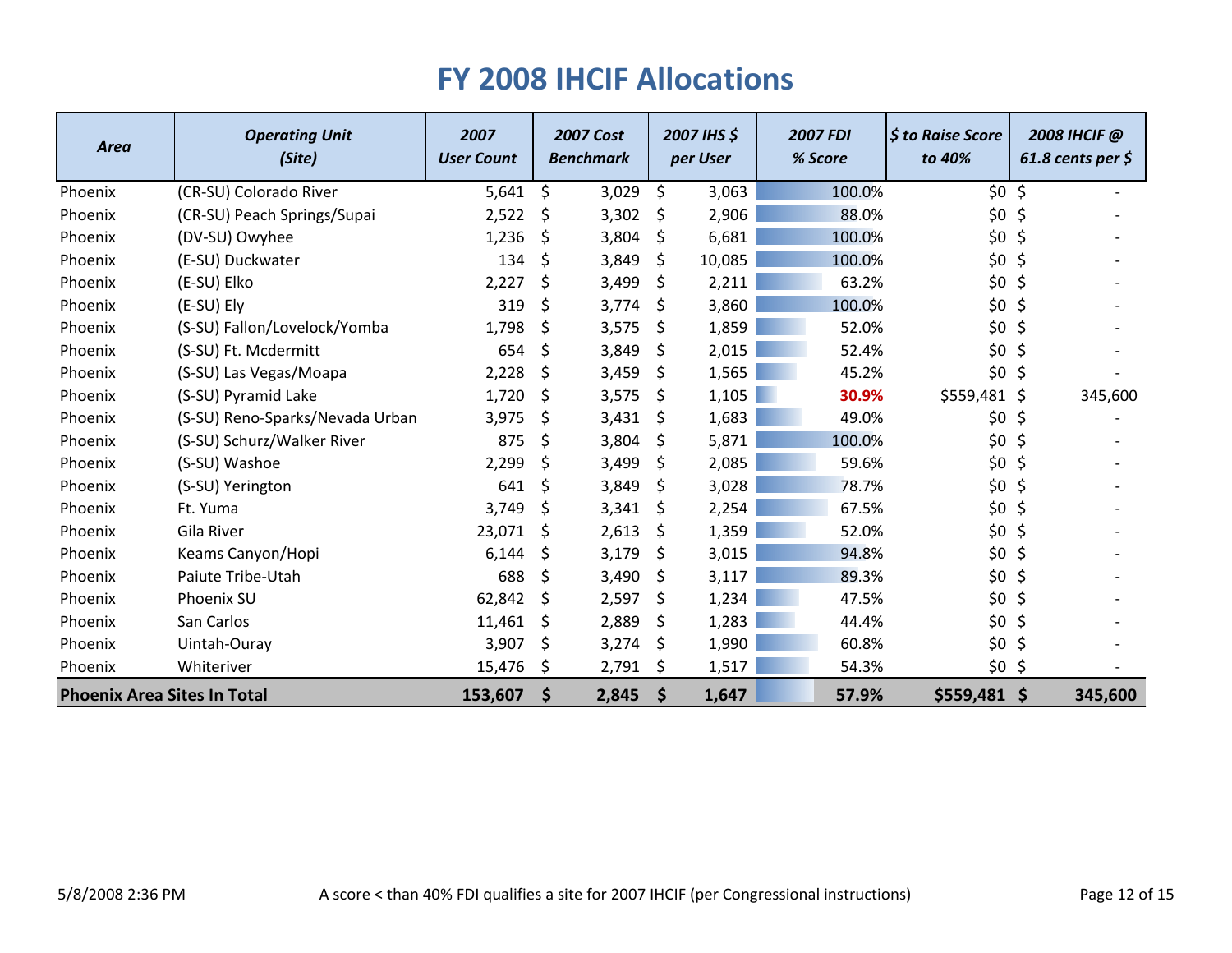| <b>Area</b> | <b>Operating Unit</b><br>(Site) | 2007<br><b>User Count</b> | <b>2007 Cost</b><br><b>Benchmark</b> |       | 2007 IHS \$<br>per User |       | <b>2007 FDI</b><br>% Score |        | $\frac{1}{2}$ to Raise Score<br>to 40% |         | 2008 IHCIF @<br>61.8 cents per $\zeta$ |  |
|-------------|---------------------------------|---------------------------|--------------------------------------|-------|-------------------------|-------|----------------------------|--------|----------------------------------------|---------|----------------------------------------|--|
| Portland    | <b>Burns Paiute</b>             | 221                       | \$                                   | 4,173 | \$                      | 4,456 |                            | 100.0% | $$0$ \$                                |         |                                        |  |
| Portland    | Chehalis                        | 1,199                     | \$                                   | 4,036 | \$                      | 1,441 |                            | 35.7%  | $$207,418$ \$                          |         | 128,100                                |  |
| Portland    | Coeur d'Alene                   | 4,371                     | \$                                   | 3,060 | \$                      | 1,372 |                            | 44.8%  | \$0\$                                  | \$      |                                        |  |
| Portland    | Colville                        | 8,288                     | \$                                   | 3,087 | \$                      | 1,666 |                            | 54.0%  | \$0                                    | \$      |                                        |  |
| Portland    | Coos, L Umpqua, Suislaw         | 766                       | \$                                   | 3,652 | \$                      | 2,506 |                            | 68.6%  | \$0\$                                  | \$      |                                        |  |
| Portland    | Coquille                        | 963                       | \$                                   | 3,652 | \$                      | 2,346 |                            | 64.2%  | \$0\$                                  | \$      |                                        |  |
| Portland    | Cow Creek                       | 1,955                     | \$                                   | 3,406 | \$                      | 1,358 |                            | 39.9%  | $$8,537$ \$                            |         | 5,300                                  |  |
| Portland    | Cowlitz                         | 1,186                     | \$                                   | 3,708 | \$                      | 1,199 |                            | 32.3%  | \$336,831 \$                           |         | 208,100                                |  |
| Portland    | <b>Grand Ronde</b>              | 3,220                     | \$                                   | 3,201 | \$                      | 2,231 |                            | 69.7%  | \$0\$                                  | $\zeta$ |                                        |  |
| Portland    | Hoh                             | 28                        | \$                                   | 4,090 | \$                      | 7,128 |                            | 100.0% | \$0                                    | \$      |                                        |  |
| Portland    | Jamestown S'Klallam             | 397                       | \$                                   | 4,173 | \$                      | 2,366 |                            | 56.7%  | \$0                                    | \$      |                                        |  |
| Portland    | Kalispel                        | 270                       | \$                                   | 4,173 | \$                      | 2,601 |                            | 62.3%  | \$0                                    | \$      |                                        |  |
| Portland    | Klamath                         | 2,837                     | \$                                   | 3,201 | \$                      | 2,001 |                            | 62.5%  | \$0\$                                  | \$      |                                        |  |
| Portland    | Kootenai                        | 177                       | \$                                   | 3,594 | \$                      | 3,111 |                            | 86.6%  | \$0                                    | \$      |                                        |  |
| Portland    | Lower Elwha                     | 748                       | \$                                   | 4,173 | \$                      | 2,277 |                            | 54.6%  | \$0\$                                  | \$      |                                        |  |
| Portland    | Lummi                           | 3,981                     | \$                                   | 3,460 | \$                      | 1,816 |                            | 52.5%  | \$0                                    | \$      |                                        |  |
| Portland    | Makah                           | 2,013                     | \$                                   | 3,575 | \$                      | 2,049 |                            | 57.3%  | \$0                                    | \$      |                                        |  |
| Portland    | Muckleshoot                     | 4,272                     | \$                                   | 3,314 | \$                      | 1,034 |                            | 31.2%  | \$1,243,389                            | \$      | 768,000                                |  |
| Portland    | <b>Nez Perce</b>                | 3,613                     | \$                                   | 3,206 | \$                      | 1,789 |                            | 55.8%  | \$0\$                                  | \$      |                                        |  |
| Portland    | Nisqually                       | 1,339                     | \$                                   | 3,652 | \$                      | 1,528 |                            | 41.8%  | \$0\$                                  | \$      |                                        |  |
| Portland    | Nooksack                        | 994                       | \$                                   | 4,036 | \$                      | 1,828 |                            | 45.3%  | \$0\$                                  | \$      |                                        |  |
| Portland    | NW Band Of Shoshoni             | 95                        | \$                                   | 2,964 | \$                      | 3,356 |                            | 100.0% | \$0\$                                  | \$      |                                        |  |
| Portland    | Port Gamble                     | 1,522                     | \$                                   | 3,652 | \$                      | 1,421 |                            | 38.9%  | \$60,485 \$                            |         | 37,400                                 |  |
| Portland    | Puyallup                        | 7,977                     | \$                                   | 3,049 | \$                      | 1,589 |                            | 52.1%  | \$0                                    | \$      |                                        |  |
| Portland    | Quileute                        | 630                       | \$                                   | 4,173 | \$                      | 1,943 |                            | 46.5%  | \$0                                    | \$      |                                        |  |
| Portland    | Quinault                        | 2,493                     | \$                                   | 3,531 | \$                      | 2,183 |                            | 61.8%  | \$0\$                                  | \$      |                                        |  |
| Portland    | Samish                          | 461                       | \$                                   | 4,173 | \$                      | 2,059 |                            | 49.3%  | \$0\$                                  | \$      |                                        |  |
| Portland    | Sauk-Suiattle                   | 73                        | \$                                   | 4,173 | \$                      | 6,520 |                            | 100.0% | \$0                                    | \$      |                                        |  |
| Portland    | Shoalwater Bay                  | 431                       | \$                                   | 4,090 | \$                      | 5,054 |                            | 100.0% | \$0                                    | \$      |                                        |  |
| Portland    | Shoshone-Bannock                | 6,072                     | \$                                   | 2,767 | \$                      | 1,726 |                            | 62.4%  | \$0\$                                  | \$      |                                        |  |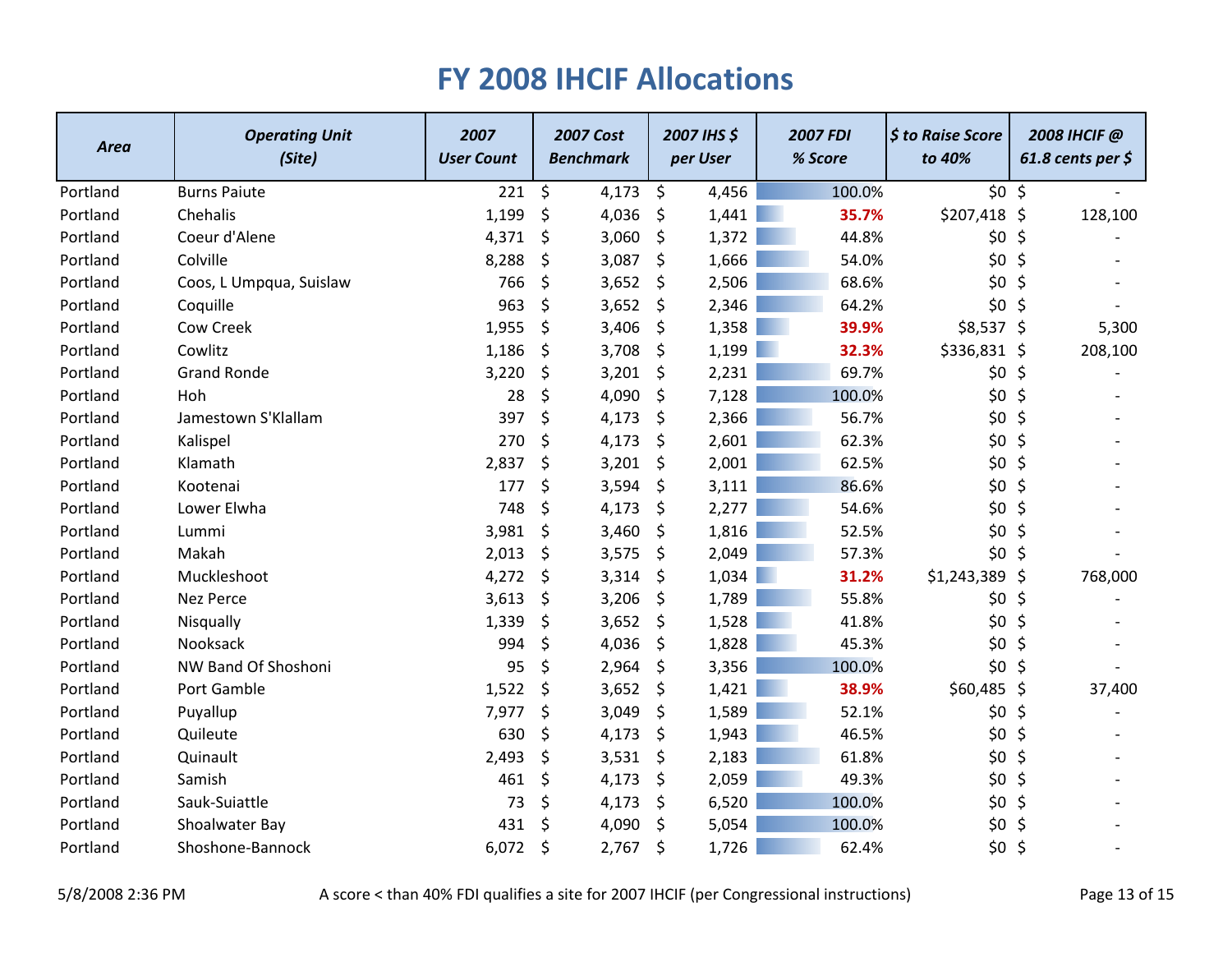| <b>Area</b>                         | <b>Operating Unit</b><br>(Site) | 2007<br><b>User Count</b> |              | <b>2007 Cost</b><br><b>Benchmark</b> |              | 2007 IHS \$<br>per User | <b>2007 FDI</b><br>% Score | <b>S</b> to Raise Score<br>to 40% |         | 2008 IHCIF @<br>61.8 cents per $\zeta$ |
|-------------------------------------|---------------------------------|---------------------------|--------------|--------------------------------------|--------------|-------------------------|----------------------------|-----------------------------------|---------|----------------------------------------|
| Portland                            | Siletz                          | 5,156                     | -S           | 3,003                                | \$           | 1,514                   | 50.4%                      | $$0$ \$                           |         |                                        |
| Portland                            | Skokomish                       | 811                       | \$.          | 3,967                                | S            | 2,408                   | 60.7%                      | \$0                               | \$      |                                        |
| Portland                            | Snoqualmie                      | 190                       | -S           | 4,173                                | <sup>S</sup> | 3,649                   | 87.4%                      | \$0                               | \$      |                                        |
| Portland                            | Spokane                         | 1,781                     | -S           | 3,652                                | <sup>S</sup> | 2,355                   | 64.5%                      | \$0                               | \$      |                                        |
| Portland                            | Squaxin Island                  | 747                       | <sup>S</sup> | 4,090                                | <sup>S</sup> | 3,653                   | 89.3%                      | \$0                               | \$      |                                        |
| Portland                            | Stillaguamish                   | 125                       | -S           | 4,173                                | <sup>S</sup> | 3,686                   | 88.3%                      | \$0                               | \$      |                                        |
| Portland                            | Suquamish                       | 336                       | -Ś           | 4,173                                | <sup>S</sup> | 4,635                   | 100.0%                     | \$0                               | \$      |                                        |
| Portland                            | Swinomish                       | 1,183                     | -S           | 4,173                                | <sup>S</sup> | 2,135                   | 51.2%                      | \$0                               | $\zeta$ |                                        |
| Portland                            | Tulalip                         | 4,599                     | -S           | 3,314                                | <sup>S</sup> | 1,168                   | 35.2%                      | $$726,066$ \$                     |         | 448,500                                |
| Portland                            | Umatilla                        | 2,897                     |              | 3,201                                | <sup>S</sup> | 2,209                   | 69.0%                      | \$0                               | \$      |                                        |
| Portland                            | Upper Skagit                    | 411                       |              | 4,173                                | <sup>S</sup> | 1,216                   | 29.1%                      | $$186,325$ \$                     |         | 115,100                                |
| Portland                            | <b>Warm Springs</b>             | 5,229                     | -S           | 3,003                                | <sup>S</sup> | 2,382                   | 79.3%                      | \$0                               | \$      |                                        |
| Portland                            | Western Oregon (Chemawa)        | 2,616                     | -S           | 3,201                                | S            | 1,519                   | 47.5%                      | \$0                               | \$      |                                        |
| Portland                            | Yakama                          | 12,111                    | <sub>S</sub> | 3,087                                | S            | 1,477                   | 47.8%                      | $$0$ \$                           |         |                                        |
| <b>Portland Area Sites In Total</b> |                                 | 100,784                   | -S           | 3,272                                | <b>S</b>     | 1,769                   | 54.1%                      | $$2,769,052$ \$                   |         | 1,710,500                              |